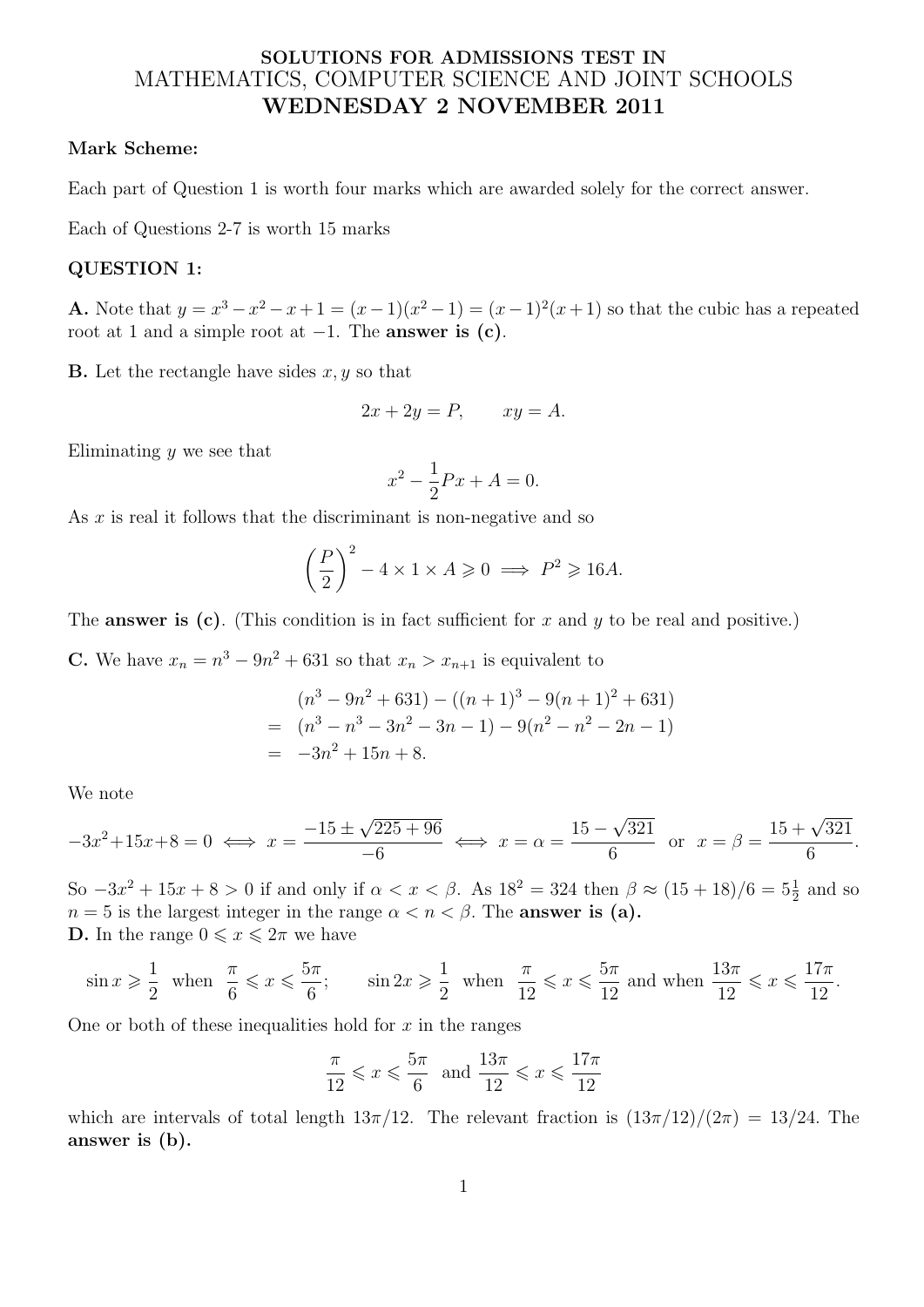**E.** Without any loss of generality, we can assume the radius of the circle to be 1. Let *A* be the vertex of the angles  $\alpha$  and  $\beta$  and  $B$  be the vertex of the angle  $\gamma$ . We see that AC has length  $1/\sin \alpha$ . Applying the sine rule to the triangle *ABC* we find

$$
\frac{\sin \beta}{1} = \frac{\sin \gamma}{1/\sin \alpha}
$$

and the **answer is (b).**

**F.** Note that

$$
x^{2} + y^{2} + 4x \cos \theta + 8y \sin \theta + 10 = 0
$$

rearranges to

$$
(x + 2\cos\theta)^2 + (y + 4\sin\theta)^2 = 4\cos^2\theta + 16\sin^2\theta - 10 = 12\sin^2\theta - 6
$$

and so the equation defines a circle of radius  $\sqrt{12 \sin^2 \theta - 6}$  provided  $\sin^2 \theta > \frac{1}{2}$ . In the given range,  $0 \leq \theta < \pi$ , we have  $\sin \theta \geqslant 0$  and so we need  $\frac{1}{\sqrt{2}}$  $\frac{1}{2} < \sin \theta$ . The answer is (b).

**G.** For *x* in the interval  $-1 \le x \le 1$ , we have  $-1 \le x^2 - 1 \le 0$ . For *t* in the range  $-1 \le t \le 0$  we can see from the graph that  $f(t) = t + 1$ . So for  $-1 \le x \le 1$  we have  $f(x^2 - 1) = (x^2 - 1) + 1 = x^2$ and hence

$$
\int_{-1}^{1} f(x^2 - 1) dx = \int_{-1}^{1} x^2 dx = \left[\frac{x^3}{3}\right]_{-1}^{1} = \frac{2}{3}
$$

and the **answer is (d).**

**H.** Note that  $\log_{0.5} 0.25 = 2$  and that if  $x > 0$  then

$$
8^{\log_2 x} = 2^{3\log_2 x} = (2^{\log_2 x})^3 = x^3
$$

and likewise  $9^{\log_3 x} = x^2 = 4^{\log_2 x}$ . The given equation then rearranges to

$$
x = x3 - x2 - x2 + 2
$$
  
\n
$$
\iff x3 - 2x2 - x + 2 = 0
$$
  
\n
$$
\iff (x - 2)(x2 - 1) = 0
$$
  
\n
$$
\iff (x - 2)(x - 1)(x + 1) = 0.
$$

So the positive roots are  $x = 1, 2$  and the **answer is (c)**.

**I.** We know, for  $0 \leq x < 2\pi$ , that  $\sin^2 x + \cos^2 x = 1$  and that  $0 \leq \sin^2 x, \cos^2 x \leq 1$ . Also, for any *y* in the range  $0 \leq y \leq 1$ , then  $y^3 < y$  and  $y^4 < y$  unless  $y = 0$  or 1. So we would have

$$
\sin^8 x + \cos^6 x < \sin^2 x + \cos^2 x = 1
$$

unless  $\sin^2 x$  and  $\cos^2 x$  are 0 and 1 in some order. So the only solutions are  $x = 0, \pi/2, \pi, 3\pi/2$  in the given range and the **answer is (b).**

Alternatively, and writing  $s = \sin \theta$  and  $c = \cos \theta$  to ease the notation, we see

$$
s^{8} + c^{6} = 1
$$
  
\n
$$
\iff s^{8} + (1 - s^{2})^{3} = 1
$$
  
\n
$$
\iff s^{8} - s^{6} + 3s^{4} - 3s^{2} = 0
$$
  
\n
$$
\iff s^{2}(s^{6} - s^{4} + 3s^{2} - 3) = 0
$$
  
\n
$$
\iff s^{2}(s^{2} - 1)(s^{4} + 3) = 0
$$

to see that we have roots when  $s = 0, 1, -1$  at  $x = 0, \pi, \pi/2, 3\pi/2$  as before.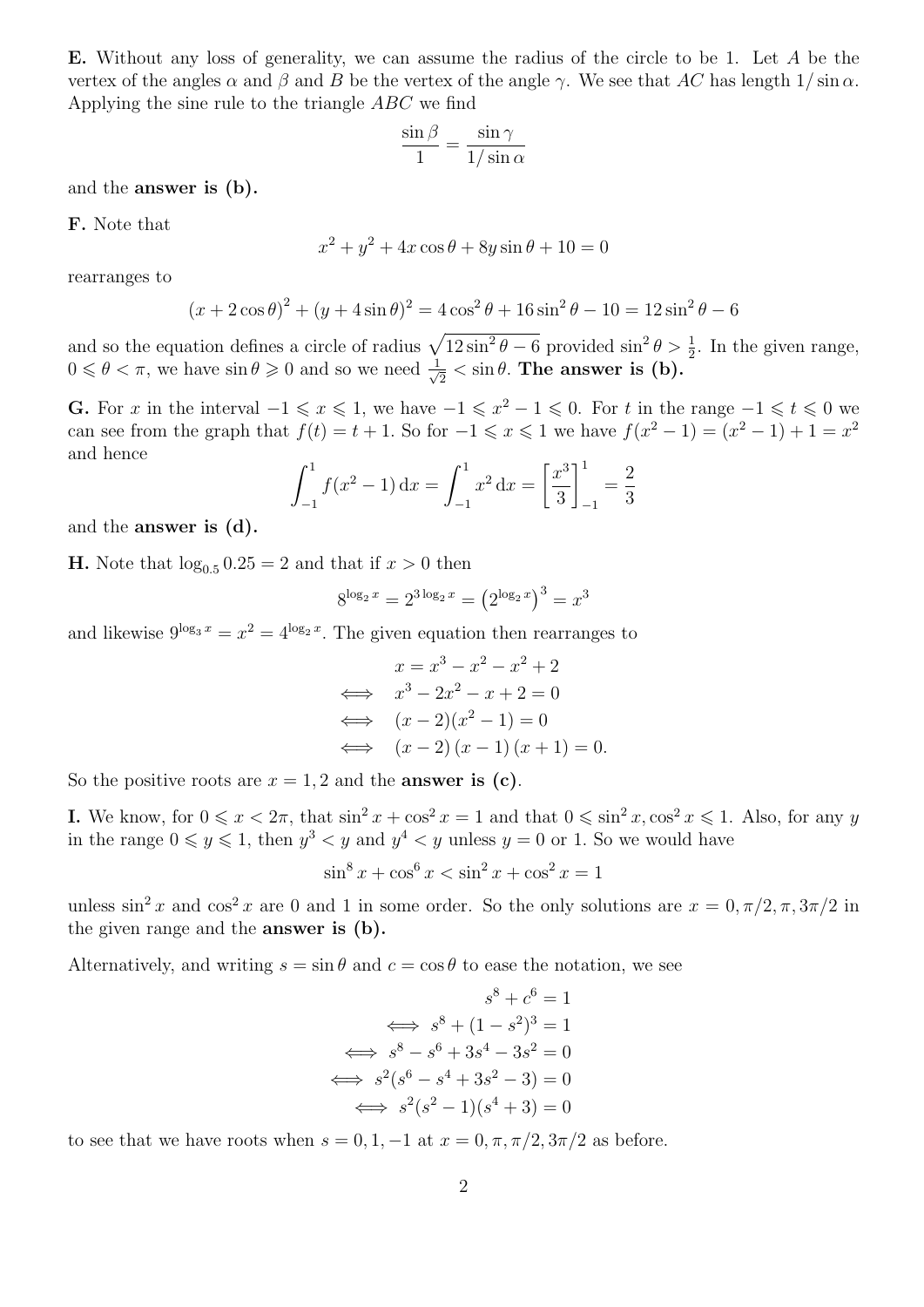**J.** We note

$$
f(1) = 1, \t f(2) = f(1) = 1, \t f(3) = f(1)^{2} - 2 = -1, \t f(4) = f(2) = 1, f(5) = f(2)^{2} - 2 = -1, \t f(6) = f(3) = -1, \t f(7) = f(3)^{2} - 2 = -1, \t f(8) = f(4) = 1.
$$

The function *f* can only take values 1 and *−*1 because of the nature of the two rules defining *f*; specifically if we set  $f(n) = \pm 1$  into either of the two rules we can only achieve  $\pm 1$  for further values of *f*. Moreover  $f(n) = 1$  is only possible when the first rule  $f(2n) = f(n)$  has been repeatedly applied to determine  $f(n)$ ; any use of the second rule would lead to  $f(n) = -1$ . Repeated application of only the first rule will determine  $f(n)$  when *n* is a power of 2; for such *n* we have  $f(n) = 1$  and otherwise  $f(n) = -1$ .

Amongst the numbers  $1 \le n \le 100$  the powers of 2 are 1, 2, 4, 8, 16, 32, 64. So there are 7 powers of 2 and 93 other numbers. Hence

$$
f(1) + f(2) + f(3) + \dots + f(100) = 1 \times 7 + (-1) \times 93 = -86
$$

and the **answer is (a).**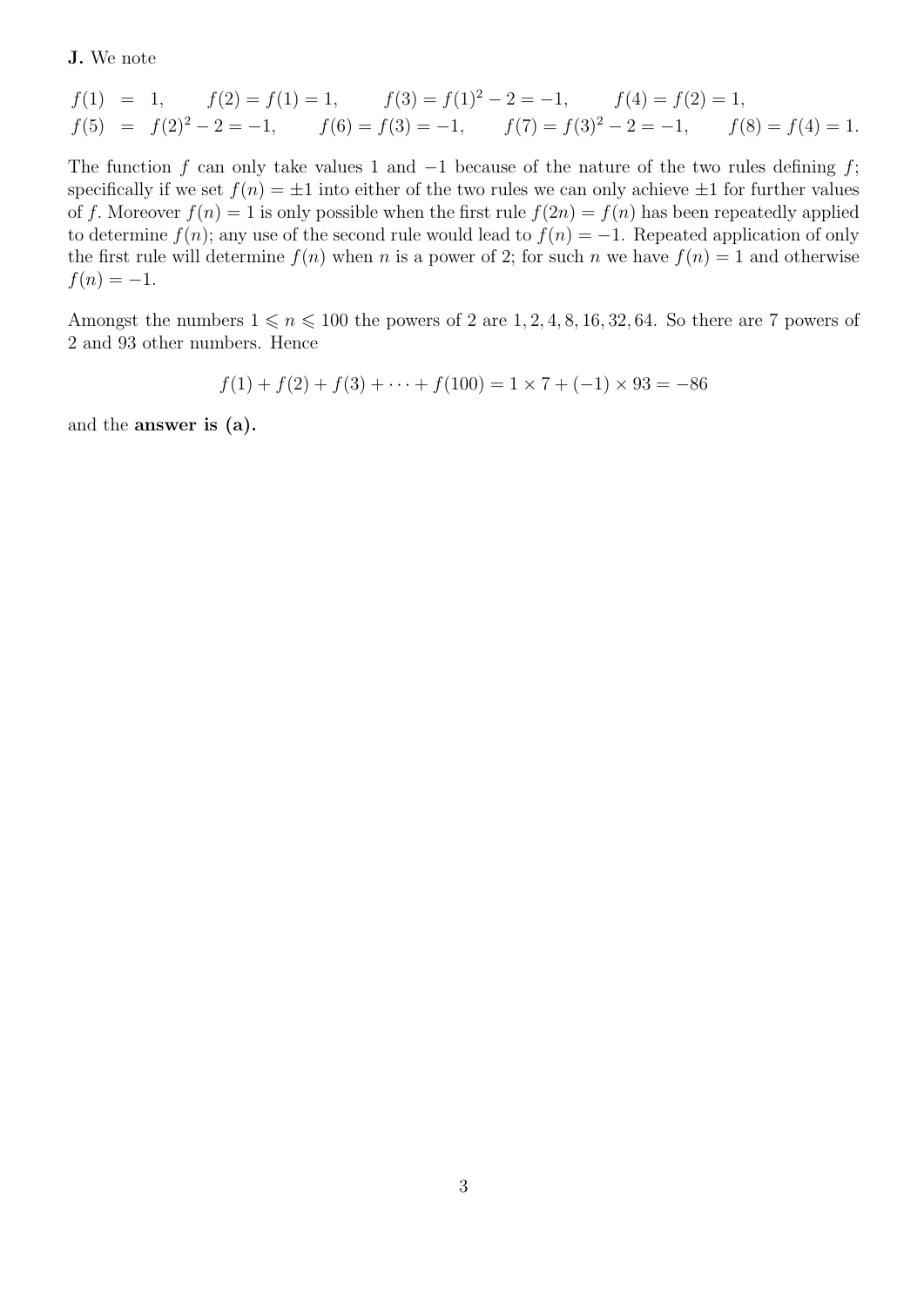**2.** (i) [2 marks] Multiplying  $x^3 = 2x + 1$  by *x* we get the first equation. Multiplying by *x* again we get

$$
x^{5} = x^{2} + 2x^{3} = x^{2} + 2(2x + 1) = 2 + 4x + x^{2}.
$$

(ii) [5 marks] If  $x^k = A_k + B_k x + C_k x^2$  then

$$
x^{k+1} = A_k x + B_k x^2 + C_k x^3
$$
  
=  $A_k x + B_k x^2 + C_k (2x + 1)$   
=  $C_k + (A_k + 2C_k) x + B_k x^2$ .

Comparing the coefficients of  $1, x, x^2$  we then get

$$
A_{k+1} = C_k, \qquad B_{k+1} = A_k + 2C_k, \qquad C_{k+1} = B_k.
$$

(iii) [5 marks] With  $D_k = A_k + C_k - B_k$  we have

$$
D_{k+1} = A_{k+1} + C_{k+1} - B_{k+1}
$$
  
=  $C_k + B_k - (A_k + 2C_k)$  [using the previous part]  
=  $B_k - A_k - C_k$   
=  $-D_k$ .

As  $1 = 1 + 0x + 0x^2$  then  $A_0 = 1$ ,  $B_0 = 0$ ,  $C_0 = 0$  and  $D_0 = 1$ . So  $D_k = (-1)^k$  and

$$
A_k + C_k = B_k + (-1)^k.
$$

(iv) [3 marks] Let  $F_k = A_{k+1} + C_{k+1}$ . Then

$$
F_k + F_{k+1} = (A_{k+1} + C_{k+1}) + (A_{k+2} + C_{k+2})
$$
  
=  $B_{k+1} + (-1)^{k+1} + B_{k+2} + (-1)^{k+2}$   
=  $B_{k+1} + B_{k+2}$   
=  $C_{k+2} + C_{k+3}$   
=  $A_{k+3} + C_{k+3}$   
=  $F_{k+2}$ .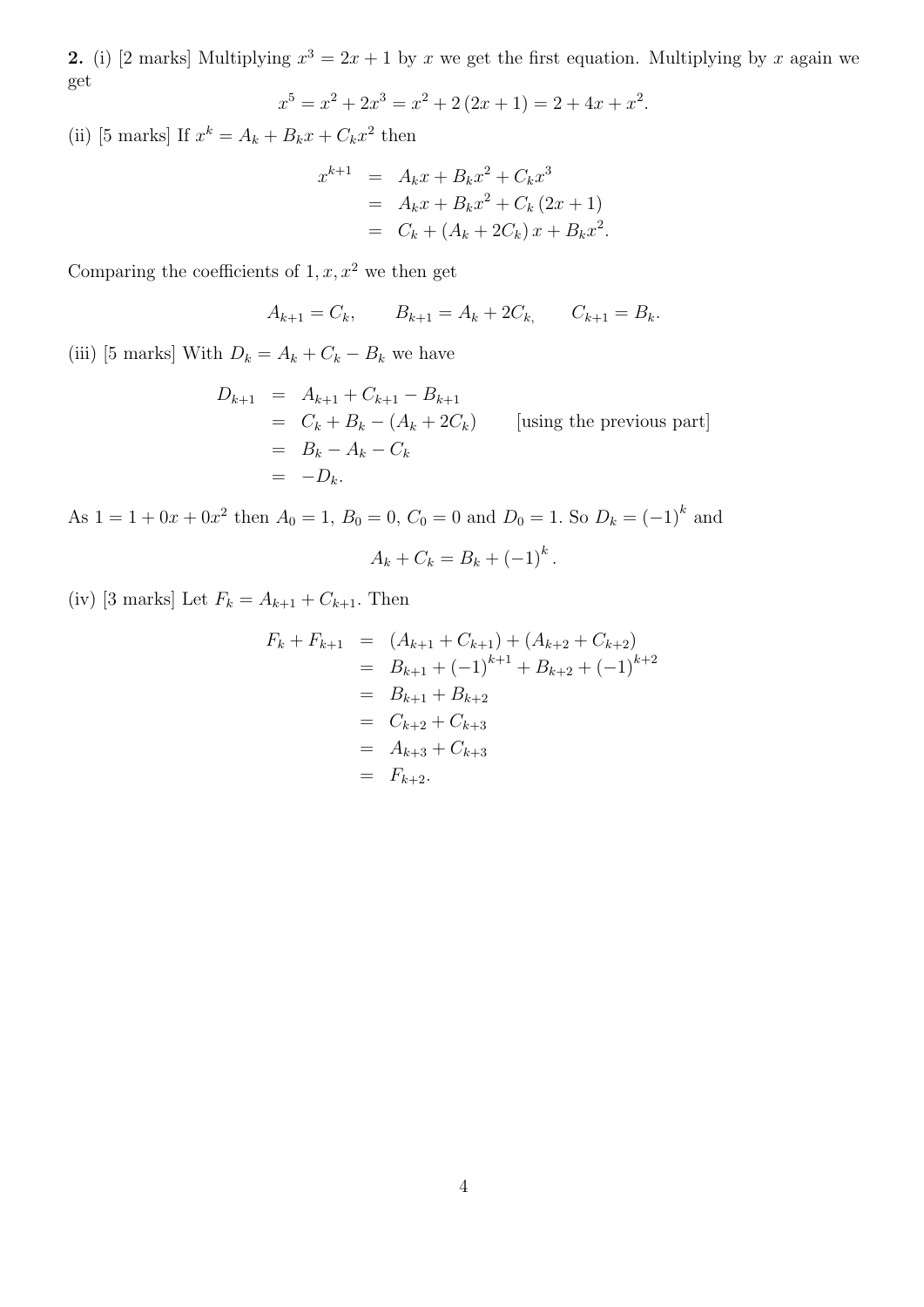**3.** (i) [2 marks] As  $y = m(x - a)$  and  $y = x^3 - x$  touch at  $x = b$  then their gradients agree and so, differentiating,  $m = 3b^2 - 1$ .

(ii) [3 marks] As they also meet when  $x = b$ , then the *y*-coordinates of the graphs also agree so that

$$
b^{3} - b = m (b - a) = (3b^{2} - 1) (b - a).
$$

Solving for *a* we have

$$
a = b - \left(\frac{b^3 - b}{3b^2 - 1}\right) = \frac{3b^3 - b - b^3 + b}{3b^2 - 1} = \frac{2b^3}{3b^2 - 1}.
$$

(iii) [3 marks] If *a* is a large negative number then the line  $y = m(x - a)$  will be almost horizontal meaning that the line will be tangential very close to the cubic's (local) maximum where  $x = -1/\sqrt{3}$ . Alternatively one could argue that  $a = 2b^3/(3b^2-1) \ll 0$  only when  $3b^2-1 \approx 0$  and so  $b \approx -1/\sqrt{3}$ as  $b < 0$ .

(iv) [2 marks] If we expand  $(x - b)^2 (x - c)$  and compare the coefficients of  $x^2$  we get  $0 = -2b - c$ and so  $c = -2b$ .

(v) [5 marks] We can see that as *a* increases then the tangent line rises and so the area of *R* increases. So this area is greatest when  $a = -1$ . In this case  $b = a = -1$  and  $c = 2$ . Hence the largest area achieved by *R* is

$$
\int_{-1}^{2} \left[ 2(x+1) - (x^3 - x) \right] dx = \int_{-1}^{2} \left[ 3x + 2 - x^3 \right] dx
$$

$$
= \left[ \frac{3x^2}{2} + 2x - \frac{x^4}{4} \right]_{-1}^{2}
$$

$$
= (6+4-4) - \left( \frac{3}{2} - 2 - \frac{1}{4} \right) = \frac{27}{4}.
$$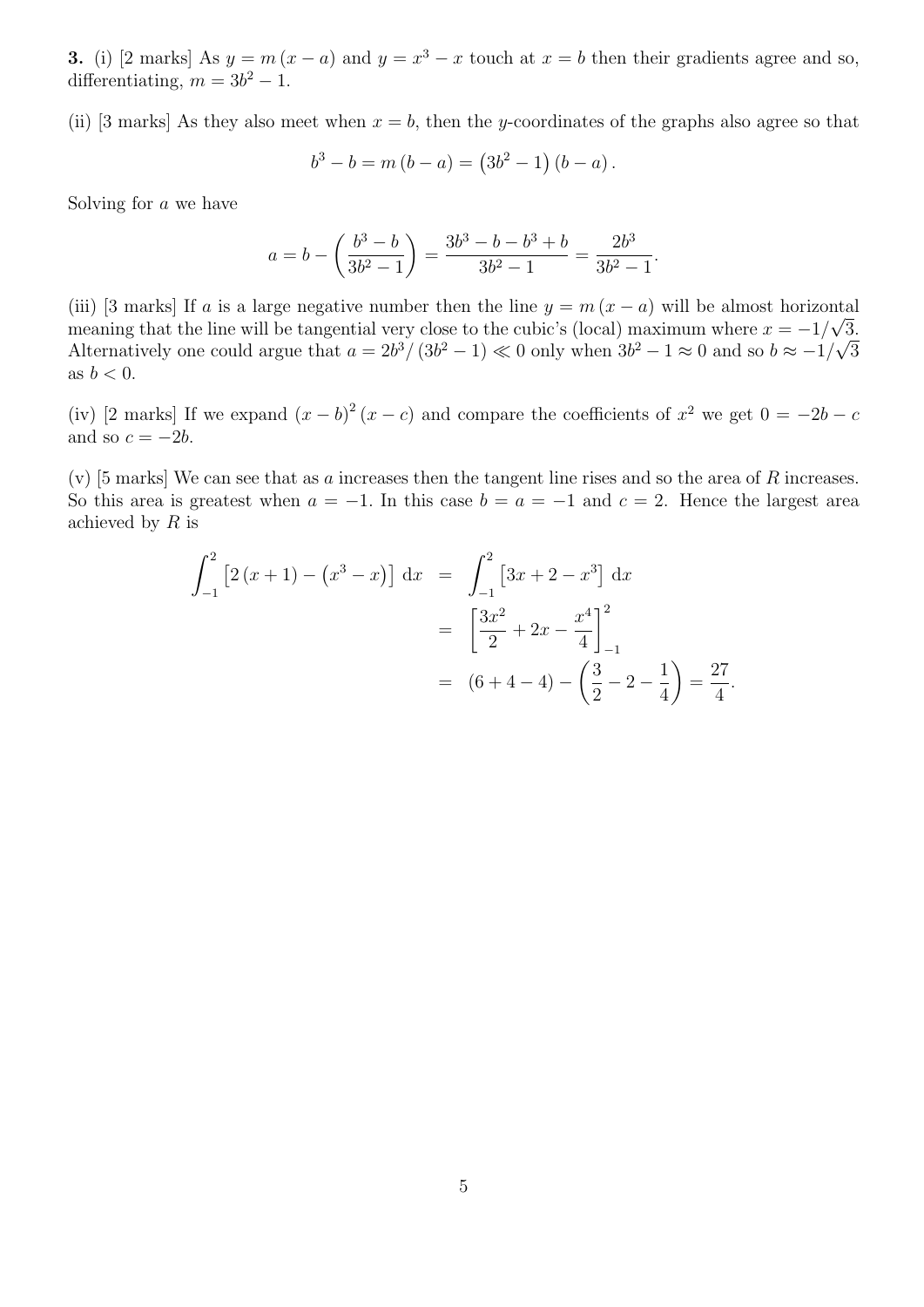#### Figure A Figure B

(i) [4 marks] The largest value of  $x + y$  will be achieved at the point where  $x + y = k$  is tangential to the boundary of *Q*. By symmetry, this occurs at  $\left(1/\sqrt{2}, 1/\sqrt{2}\right)$ . So the largest value of  $x + y$  on *<sup>Q</sup>* is *<sup>√</sup>* 2*.*

(ii) [6 marks] Again we can see that the maximum value of  $xy$  on  $Q$  is when  $xy = k$  is tangential to *Q*'s boundary. This takes place once more at  $(1/\sqrt{2}, 1/\sqrt{2})$  where  $xy = 1/2$ . As  $x^2 + y^2$  also takes its largest value (of 1) there then the maximum of

$$
x^2 + y^2 + 4xy = 1 + \frac{4}{2} = 3.
$$

Further *xy* takes a minimum value of 0 on *Q* (on the axes). At  $(1,0)$  and  $(0,1)$  we also have  $x^2 + y^2$ taking its maximum value (of 1) and so we have

$$
x^2 + y^2 - 6xy = 1 - 6 \times 0 = 1
$$

as the largest value of  $x^2 + y^2 - 6xy$  achieved at points  $(x, y)$  in *Q*.

(iii) [5 marks] As  $x^2 + y^2 - 4x - 2y = k$  can have the squares completed to become

$$
(x-2)^2 + (y-1)^2 = k+5
$$

we see that the curve is the circle with centre  $(2, 1)$  and radius  $\sqrt{k+5}$ .

So the function  $x^2 + y^2 - 4x - 2y$  increases as we move away from  $(2, 1)$  and the closest point to  $(2, 1)$  in *Q* is  $\frac{1}{1}$  $\frac{1}{5}(2,1)$ . At that point

$$
x^{2} + y^{2} - 4x - 2y = \left(\frac{2}{\sqrt{5}}\right)^{2} + \left(\frac{1}{\sqrt{5}}\right)^{2} - \frac{8}{\sqrt{5}} - \frac{2}{\sqrt{5}} = 1 - \frac{10}{\sqrt{5}} = 1 - 2\sqrt{5}
$$

or we can note

$$
k = \left(\sqrt{5} - 1\right)^2 - 5 = 1 - 2\sqrt{5}.
$$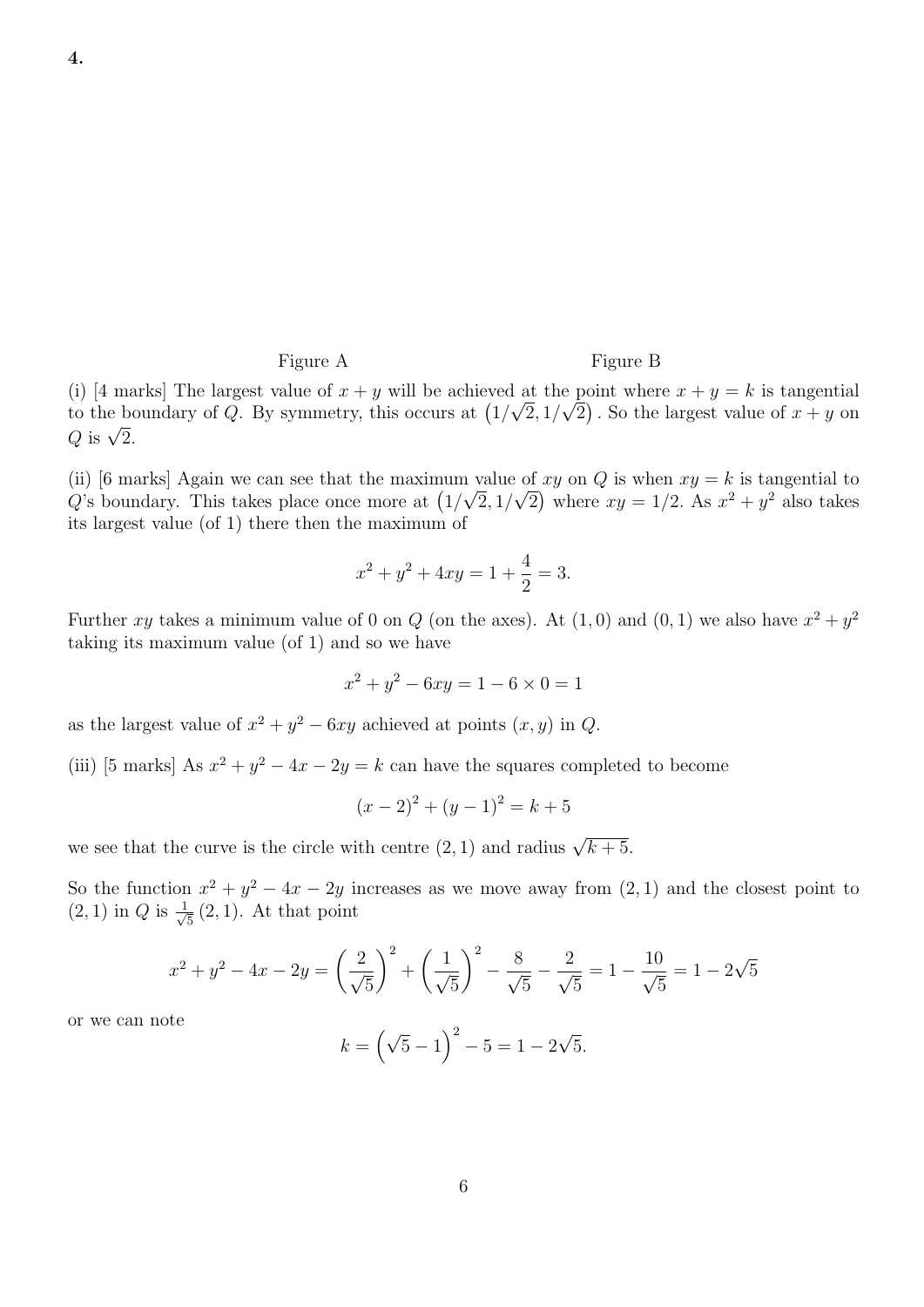**5.** (i) [2 marks] All solutions in a semi-grid of size 4 are as follows:

*RRR, RRU, RUR, RUU, URR, URU, UUR, UUU.*

(ii) [2 marks] Write *R* for a right-move and *U* for an up-move. A solution in a semi-grid of size *n* is then a sequence of  $n-1$  letters,  $U$  or  $R$ .

(iii) [2 marks] Each solution consists of  $n-1$  letters, and each letter can be chosen independently; thus there are  $2^{n-1}$  solutions in total.

(iv) [3 marks] In a semi-grid of size 4 there are now ten solutions: *R, U* and the eight solutions from part (ii).

In a semi-grid of size 5: the same ten solutions.

(v) [6 marks] The modified definitions ensure that the goal squares are actually the squares on the diagonals of semi-grids of sizes  $2, 4, 6, \ldots$  and so on, up to  $n-1$  (if *n* is odd) or *n* (if *n* is even). Then, by using the result from part (iii) of this question, the total number of paths from the original location to a goal square can be obtained as follows. If  $n = 2k$  then the sum is

$$
2^{2-1} + 2^{4-1} + \dots + 2^{2k-1} = \frac{1}{2} \cdot \frac{1}{2} 2^{2i}.
$$

And in fact if  $n = 2k + 1$  then we arrive at the same sum.

As this is the sum of a geometric progression, we obtain

$$
\frac{1}{2}\left(\frac{4(4^k-1)}{4-1}\right) = \frac{2}{3}(4^k-1).
$$

This can also be written as  $\frac{2}{3}(2^{2k}-1)$  or  $\frac{2}{3}(2^{n-1}-1)$  when *n* is odd and  $\frac{2}{3}(2^n-1)$  when *n* is even.